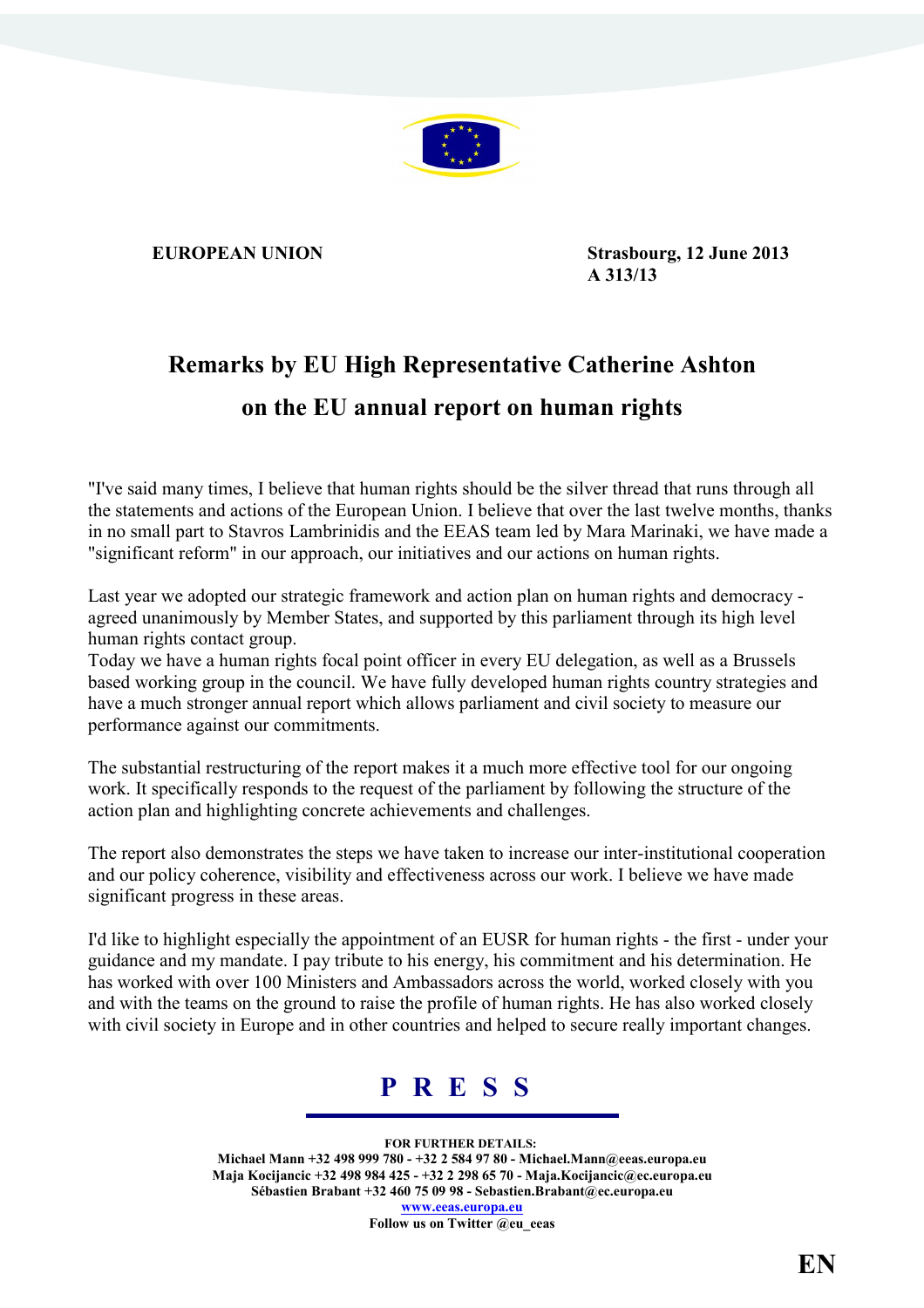The protection of NGOs and human rights defenders is a core priority of both Stavros and my mandate. He has actively engaged with over 150 international and local NGOs from 30 countries to safeguard their space to function freely and to promote our support. I thank him most warmly and look forward to many more achievements in the future.

Stavros knows better than anyone that this support is not just financial but also political, legal and diplomatic. In that regard I'd like to underline the tremendous value of the Parliament's Sakharov prize.

There is no question that the 2012 was a challenging year for civil society in many countries. There is a worrying trend in some countries to limit the space through legislation, court action and restrictions - particularly with regard to foreign funding.

I believe that safeguarding the work of civil society is fundamental to the work of the EU. I believe that safeguarding freedom of association and peaceful assembly must remain at the top of our agenda.

I have expressed our concerns on developments in statements but also in person. And I will continue to do so - and with Stavros' help and the work of our delegations we will continue to try and ensure civil society is given the space they need, and that governments - old and new; transitional or permanent understand that this is fundamental to the perception of them, fundamental to the kind of society they wish to create.

Honourable Members,

NGOs and civil society make governments and politicians uncomfortable - exactly - that is what they are supposed to do... to push the boundaries, to watch over the way governments work, to get under their skin.

In 2012 we also saw the difficulty faced by many who seek to practice their faith and have the freedom of belief, or none. We make it clear this is an inalienable human right and an essential pillar of society. It is an integral part of our political dialogues with third countries. I have spoken out to condemn religious intolerance and discrimination - whether in Egypt, Nigeria, Iran, Iraq, Libya, Mali, Pakistan, Tunisia and elsewhere.

Be under no doubt that our aim in speaking is to achieve results - we know, for example that the statements made in Tripoli contributed to the release of Egyptian Christians held in Libya. The importance of this issue is why we wanted our new guidelines and why we have consulted widely to make sure that they have a strong and clear content. I am grateful again to the human rights committee for their valuable input.

I very much welcome the Andrikiene report - I trust that many of the recommendations will be reflected in the final version of the guidelines which will be adopted by the Foreign Affairs Council on 24th of June.

I have been deeply worried about the discrimination in some countries based on sexual orientation or gender identity. As you know we have contributed to the multilateral efforts especially in the UN as well as at regional and bilateral level.

We have here too developed practical EU guidelines to be adopted this month by the Council which should reinforce the work of the EU.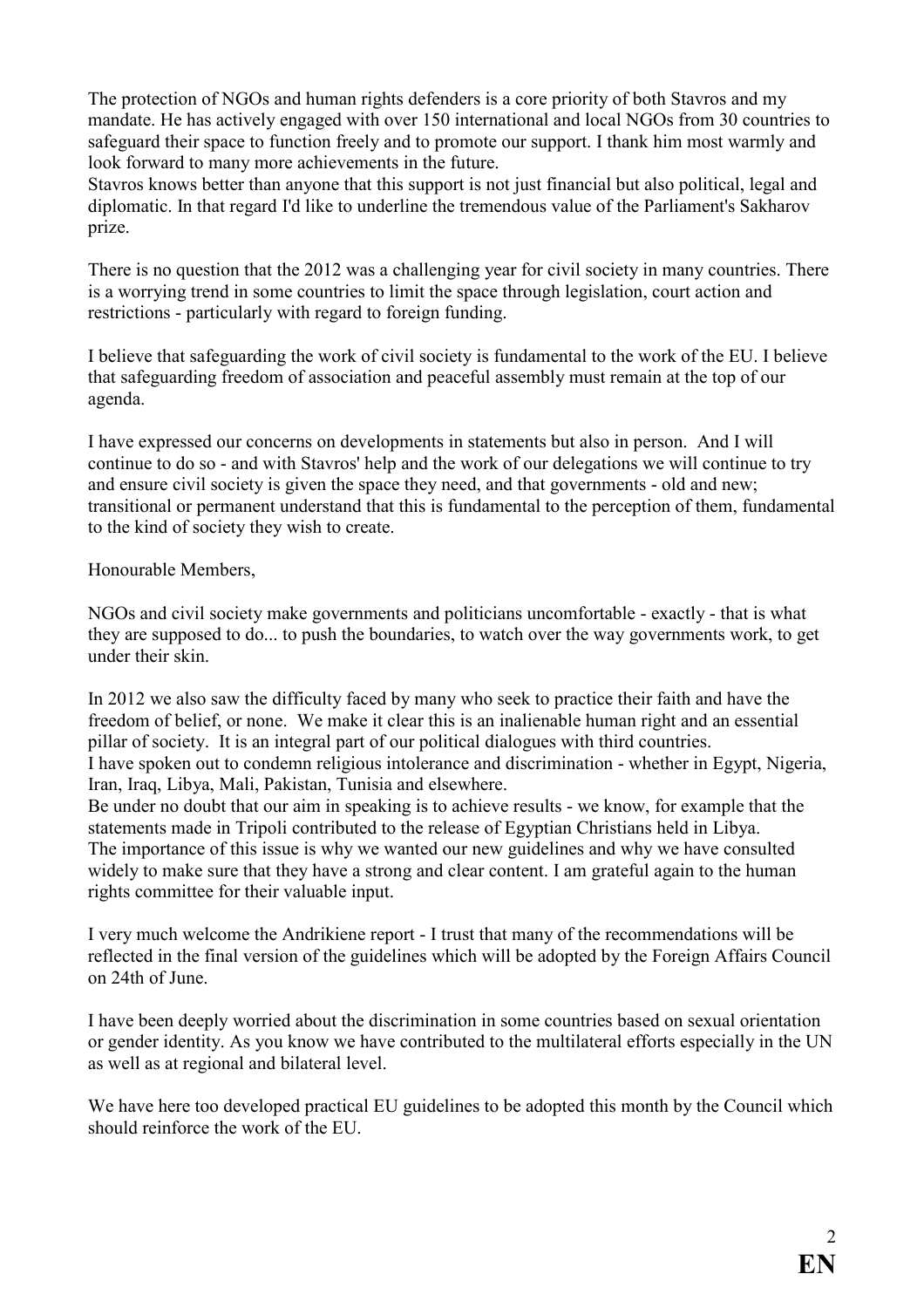We have raised our deep concerns with Uganda and Cameroon about proposed parliamentary bills further criminalizing homosexuality. In Malawi we have spoken out against the prison sentences on gay couples and against recent events in Nigeria.

We use our regular dialogues to raise this discrimination and to promote tolerance - supporting campaigns in Russia, Croatia, Turkey, Montenegro and Brazil to support local and international NGOs in campaigns against discrimination.

I thank this House for your input - especially Mr Cashman for his tireless efforts.

When we look at our changing world I also continue to be concerned about what is happening to women and girls. Honourable members in this house, you know that no society can function well, no economy do as well as it should, without the input of the rich talent and ability of half its population - women and girls.

I was really pleased that we saw the successful adoption of conclusions at the recent 57th session of the UN commission on the status of women. But let me say this was not easy. Some countries tried to water down the unconditional condemnation of violence against women through appeals to domestic traditions, laws and cultures.

It was the tireless work of our EU delegations that was largely responsible for the defeat of those attempts. We are united in our belief that there are no acceptable circumstances for violence against women. No place where the failure to allow girls to be educated is acceptable. No society that can hold its head up where women are forced to keep their heads down.

So we continue our strong engagement in implementation of Security Council Resolution 1325 with support of 200 million euros a year for the development and implementation of national action plans, funding for NGOs and training.

And we strengthened our commitment further with a memorandum of understanding with UN women that forms the basis of a partnership to help us make progress in our international commitments.

I am so grateful for the parliament's strong support in this area.

I must mention too the focus on freedom of the press and media in the report by Marietje Schaake and welcome it very much.

The increased violence against journalists and restrictions on press freedom in many countries including our neighbours must be challenged. We condemn attacks on journalists and bloggers and are developing our own guidelines to use in our work in delegations and in our teams in Brussels.

The Commission is already implementing a pilot project mandated by the European Parliament on a European Centre for Press and Media Freedom. The territorial scope will now cover the EU27, Croatia and candidate countries.

Honourable members, we continue too with our campaign against the death penalty - I congratulate all those involved in the extensive lobbying which played a pivotal role in the success of the UNGA 67 resolution. It was adopted with an unprecedented 111 votes in favour and a record 91 sponsors. We should rightly take some credit for this.

Our revised guidelines further refine all aspects of our policy and pull together all of our available diplomatic action. During 2012 and the first part of this year I have issued 54 statements on the